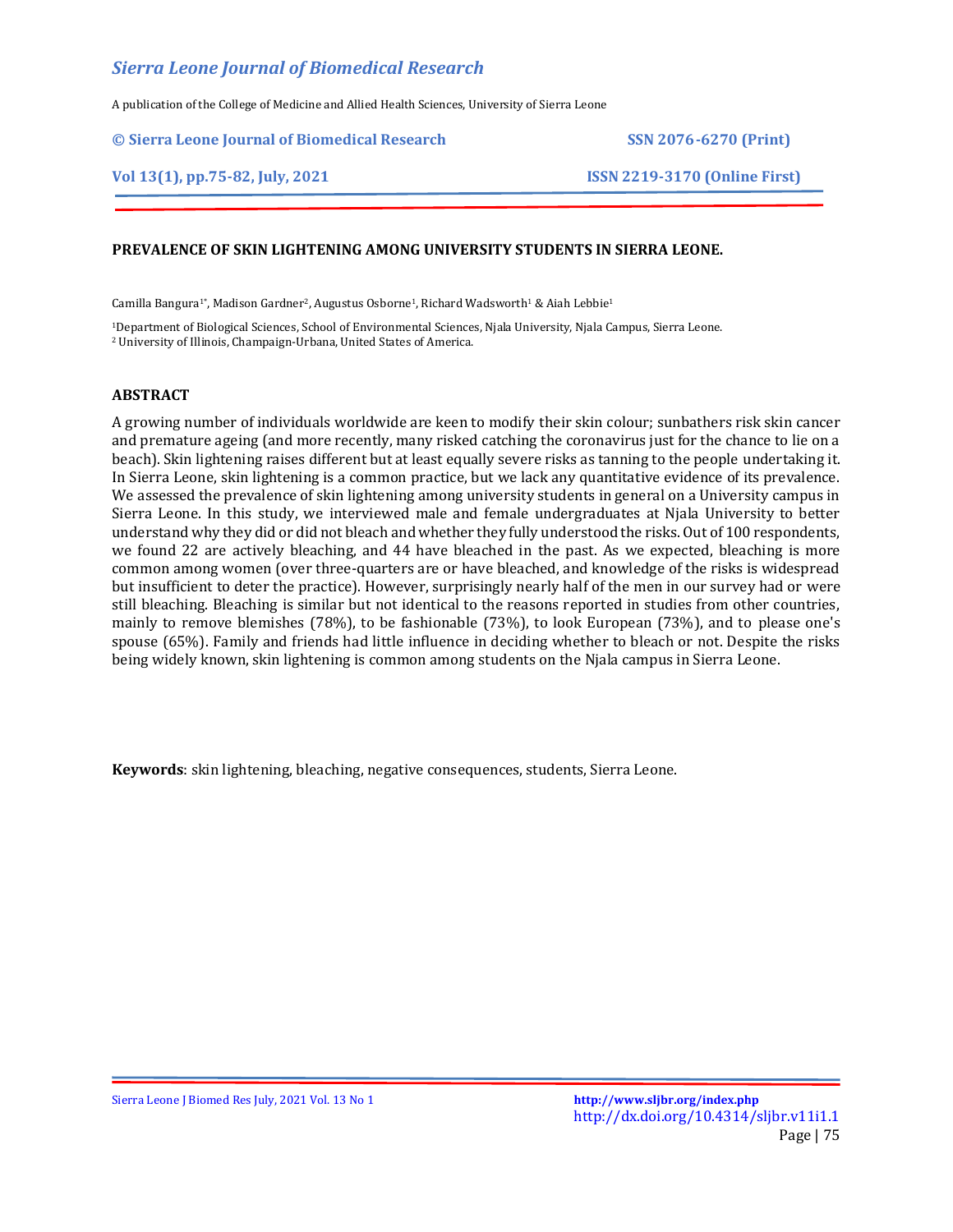A publication of the College of Medicine and Allied Health Sciences, University of Sierra Leone

### **© Sierra Leone Journal of Biomedical Research SSN 2076-6270 (Print)**

## **Vol 13(1), pp.75-82, July, 2021 ISSN 2219-3170 (Online First)**

# **INTRODUCTION**

Skin lightening can be carried out by the topical application of creams, gels, or soaps or by taking drugs to reduce melanin production. These products may contain mercury, hydroquinone, or topical corticosteroids, which can sometimes cause permanent damage and even death (Street et al., 2014). Skin lightening has been widely reported for both Asia and Africa, with a quarter of women in Japan and two-thirds of Indian women using such products (Street et al., 2014). Rates in Africa are also variable; from about a quarter of women in Mali and Ghana, about half in Senegal and Togo to over three-quarters in Nigeria (Durosaro et al. 2012, Kpanake et al., 2010).

According to a Cameroonian University study, the main persuading element is to improve skin colour by lightening. In that study, 30% were involved in skin lightening, and 14% stated that skin lightening is a decent thing to do (Kouotou et al., 2017). In an investigation carried out among university students in Zimbabwe, respondents held different convictions on skin lightening; 23.3% as representing influence, 65% as an indication of riches, and 93.3% saw fair complexion as an image of magnificence, and over 80% favoured lighter skin tone (January et al. 2018).

As the Cameroonian and Zimbabwean studies show there are numerous perceived benefits associated with the utilization of skin lightening creams, knowing that the closer to white skin, the more noteworthy the benefits held for them according to individuals who bleach their skin. However, bleaching can result in skin damage, making it delicate, and it interferes with the healing process, and in some severe cases resulting in corrective surgical procedures being needed (Ajose, 2005). There are also some known physiological effects, such as the increased risk of diabetes, renal and liver functions, and some individuals become susceptible to cancers and a general lack of well-being (Ajose, 2005; Mahé et al., 2007; Lewis et al., 2010).

The reports of skin bleaching in Africa have also mainly focused on women, and to date, there is no known report for the use of such products across Sierra Leone. We have observed the use of the products among diverse people but have no quantified data on the extent to which this is the case. There are reports of skin bleaching use among high school students in Ghana and Benin. Osei et al., (2018), found 60% of 450 female secondary school students in Ghana were engaged in skin-lightening practices, and 36.6% of high school students in the Republic of Benin were practising depigmentation, as reported by (Atadokpédé et al., 2015). There are reports of use among university students in Malaysia, Nigeria, and Zimbabwe. (Rusmadi et al., 2015) it is reported that 63.6% of university students in a Malaysian university had used skin lightening items. (Faronbi et al., 2018) reported that 41.5% of university students in southwest Nigeria had used lightning products. (January, et al., 2018) said 20% of University students of Zimbabwe used skin lightening products. In Sierra Leone, it is not apparent to us the extent to which university students are employing such products and their perceptions about the benefits and dangers. Our study aimed at assessing the prevalence among university students in general on a University campus in Sierra Leone, and included both female and male students to provide some understanding of the practice of depigmentation among university students.

## **MATERIALS AND METHODS**

We did a descriptive cross-sectional study from January to February 2020, and we collected data from 100 students of Njala University on the Njala Campus in Sierra Leone. The University offers academic programs in the natural and physical sciences, technology, and social sciences, which pull in many students from across the country.

## *Data collection procedure*

We used a self-administered questionnaire to conduct this research. Random selection of males and females among students was made, and each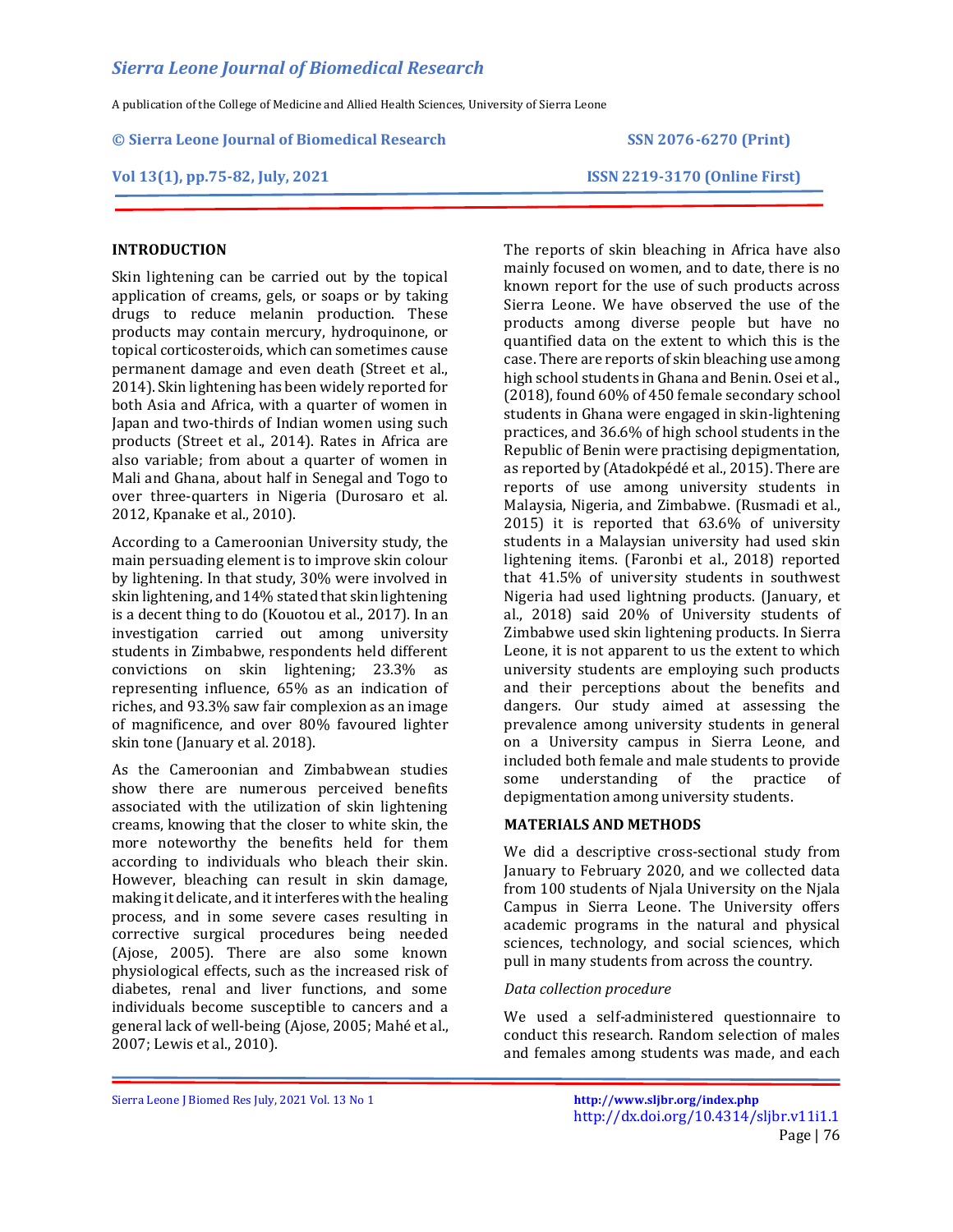A publication of the College of Medicine and Allied Health Sciences, University of Sierra Leone

#### **© Sierra Leone Journal of Biomedical Research SSN 2076-6270 (Print)**

### **Vol 13(1), pp.75-82, July, 2021 ISSN 2219-3170 (Online First)**

student approached and talked to. If consent is given, he/she signs an informed consent form and fills the questionnaire. The refusal rate was low. The questionnaire was planned to allow each of the one hundred participants to pick an answer among a) strongly agree, b) agree, c) disagree, d) strongly disagree, and they had the opportunity to give reasons behind the choice. We informed respondents that their reactions be treated with the most extreme confidentiality.

## *Data Analysis*

Data were entered into the 2016 Microsoft excel sheet and then analyzed using the  $\chi^2$ , Binomial test, and ANOVA (analysis of variance). Results are presented as count (percentage) or mean ± standard deviation (SD) where appropriate. We utilized the Chi-square test to examine qualitatively and count variables, and a p-value <0.05 was used to describe measurably noteworthy outcomes.

## **RESULTS**

In the present study, skin lightening is common among students, with only 34 participants indicating they have never bleached their skin, 22 are still bleaching, and 44 stopped bleaching. Out of the 44 participants that have stopped bleaching, 30 were women, and 14 were men. Of the 34 participants that have never bleached their skin, 12 were women, and 22 were men.

Table 1 shows the demographic attributes of the 100 respondents. The information on gender was critical as 41 were males, and 59 were females (Table 1). Forty-four per cent (44%) of respondents detailed that they were dating, and 40% announced that they were single, 16% indicated that they were in a long-term relationship. None of the study members announced being separated or widowed. Their ages ran between 20 to 44 years, with undergraduate students comprising the study's main participants.

Table1. Demographic characteristics of survey questionnaire participants

| Demographic characteristics | Percentage |
|-----------------------------|------------|
| Gender                      |            |
| Male                        | 41%        |
| Female                      | 59%        |
| Relationship status         |            |
| Single/not dating           | 40%        |
| Dating                      | 44%        |
| Divorced                    | 0          |
| Married                     | 16%        |
| Widowed                     | 0          |
| Age                         |            |
| 20-25                       | 60%        |
| 26-31                       | 33%        |
| 32-37                       | 5%         |
| 37-42                       | 2%         |
| Level of Study              |            |
| Undergraduate               | 95%        |
| Masters                     | 5%         |
| Doctorate                   | 0          |

Motivations for skin lightening creams by participants are shown in Table 2, with respondents indicating that the primary reason for engaging in skin lightening is to expel pimples and flaws on the skin. Among other reasons stated by the students were; to look European, fashionable, and please their spouse. Seventy-seven per cent (77%) of the respondents disagreed that engaging in skin lightening cannot help you obtain a preferred spouse. In contrast, 64% disagreed that skin lightening does not improve social status. Fifty-nine per cent (59%) disagreed that peer pressure and to thrive in a career are not motivations for skin lightening.

Table 3 shows that respondents supported the notion that skin lightening brings about adverse outcomes such as delicate skin (99%), skin infections (96%), personal stench (95%), sun damage (94%), financial constraints (92%), negative mentality from society (92%), retention of destructive substances (88%), and suppression of the immune system (82%).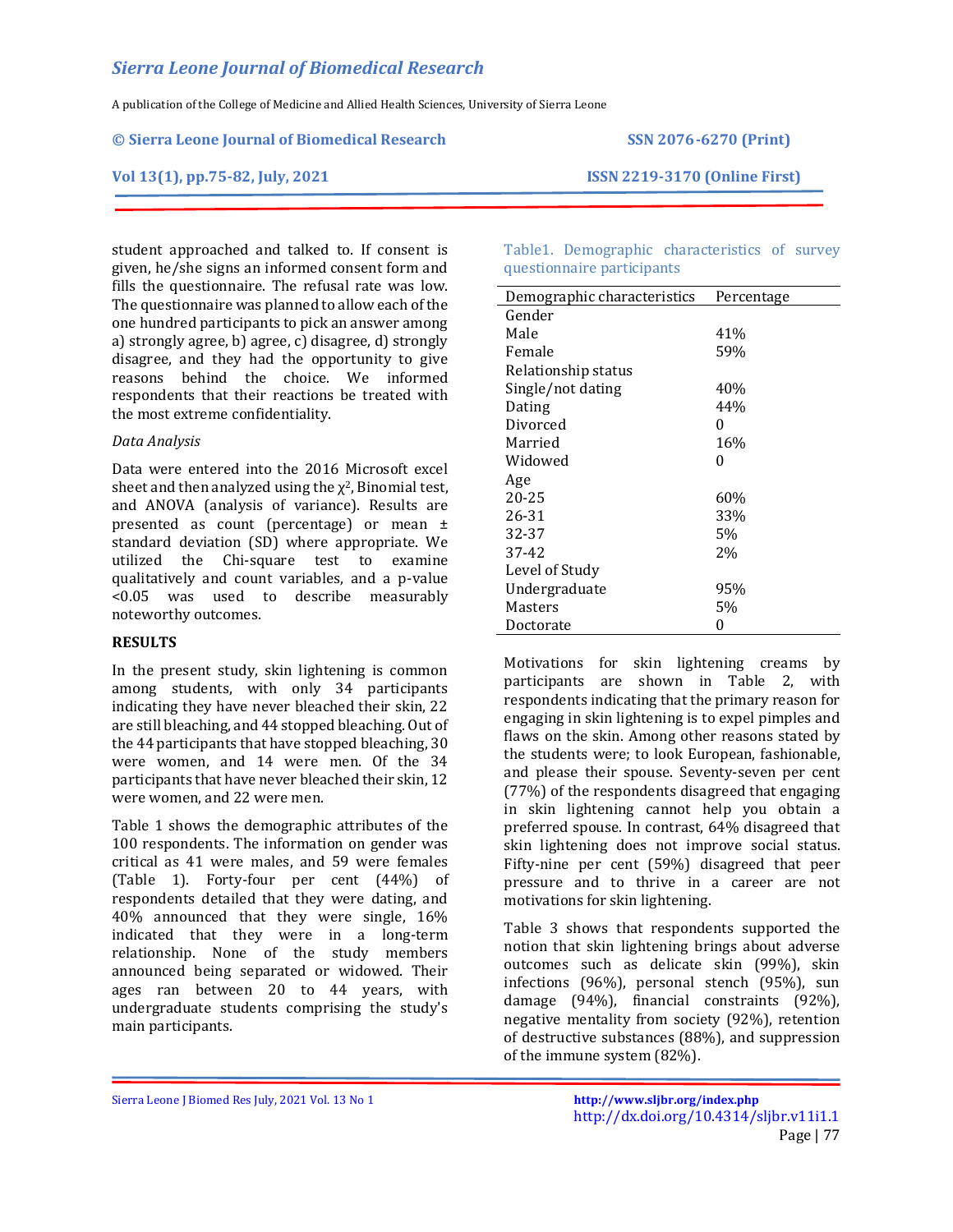A publication of the College of Medicine and Allied Health Sciences, University of Sierra Leone

| © Sierra Leone Journal of Biomedical Research | <b>SSN 2076-6270 (Print)</b>         |
|-----------------------------------------------|--------------------------------------|
| Vol 13(1), pp.75-82, July, 2021               | <b>ISSN 2219-3170 (Online First)</b> |
|                                               |                                      |

# **Table 2. Motivations for skin lightening**

| Statistical significance is estimated using the binomial distribution. |                                      |                                         |                             |  |
|------------------------------------------------------------------------|--------------------------------------|-----------------------------------------|-----------------------------|--|
| Factor                                                                 | Agree<br>$\ddot{}$<br>strongly agree | Disagree<br>$+$<br>strongly<br>disagree | Statistical<br>significance |  |
| Expel pimples and flaws                                                | 78                                   | 19                                      | P < 0.001                   |  |
| To look European                                                       | 73                                   | 23                                      | P < 0.001                   |  |
| To be fashionable                                                      | 73                                   | 27                                      | P < 0.001                   |  |
| Please one's spouse                                                    | 65                                   | 34                                      | P < 0.001                   |  |
| Thrive in career                                                       | 41                                   | 59                                      | P < 0.05                    |  |
| Peer pressure                                                          | 40                                   | 59                                      | P < 0.05                    |  |
| Improve social status                                                  | 34                                   | 64                                      | P < 0.001                   |  |
| Obtain preferred Spouse                                                | 23                                   | 77                                      | P < 0.001                   |  |

**Table 3. Negative consequences of skin lightening identified by the respondents.**

| <b>ITEM</b>                         | Never<br>bleached | Still B<br>leaching | Previously<br>bleached | Total number of<br>responses |
|-------------------------------------|-------------------|---------------------|------------------------|------------------------------|
| Delicate skin                       | 33                | 22                  | 44                     | 99                           |
| Skin infections                     | 33                | 21                  | 42                     | 96                           |
| Personal stench                     | 34                | 21                  | 40                     | 95                           |
| Sun damage                          | 31                | 20                  | 43                     | 94                           |
| Financial constraints               | 31                | 19                  | 42                     | 92                           |
| Negative mentality from society     | 31                | 21                  | 40                     | 92                           |
| Retention of destructive substances | 28                | 17                  | 40                     | 88                           |
| Suppression of the immune system    | 29                | 17                  | 36                     | 82                           |

Sierra Leone J Biomed Res July, 2021 Vol. 13 No 1 **<http://www.sljbr.org/index.php>**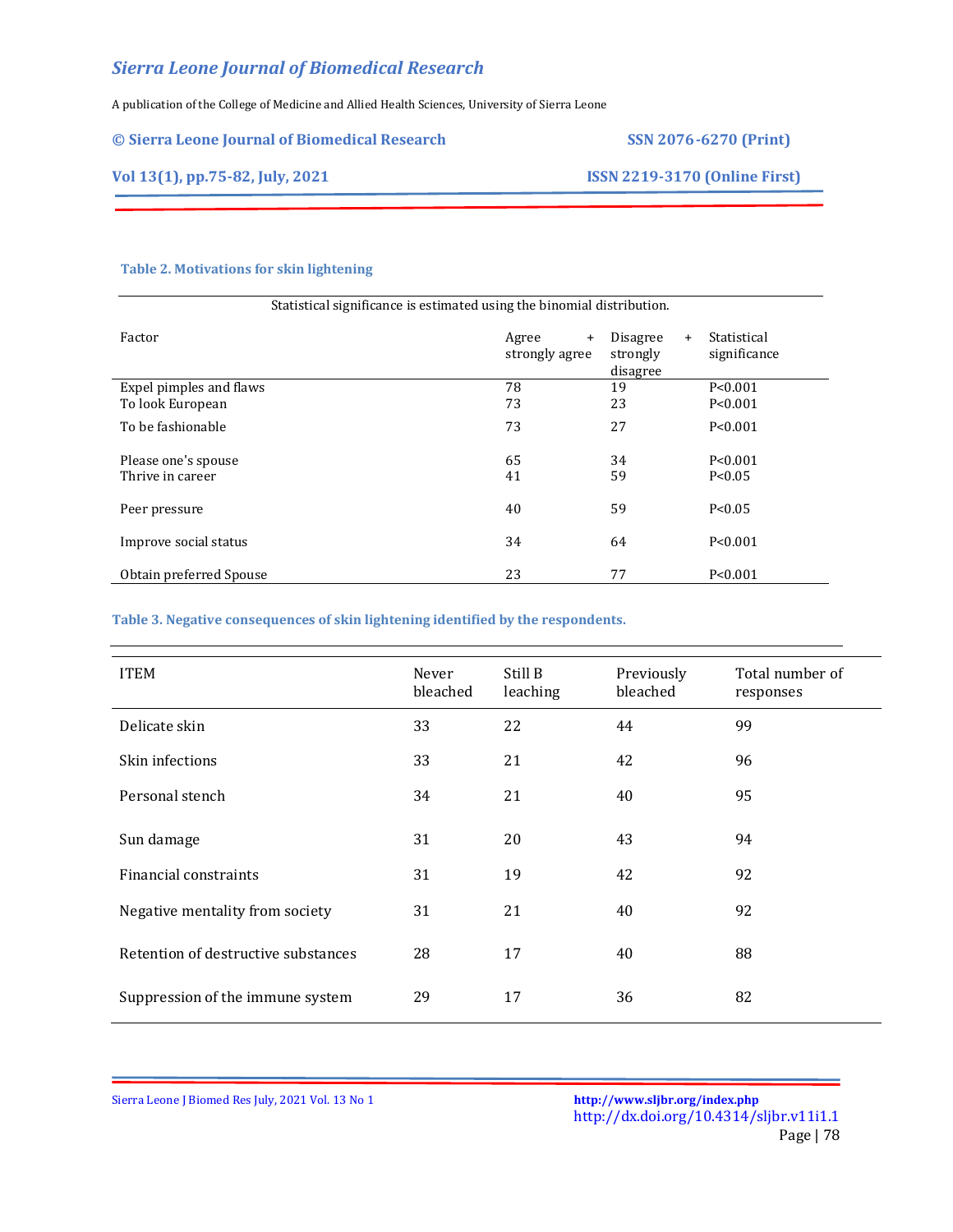A publication of the College of Medicine and Allied Health Sciences, University of Sierra Leone

**© Sierra Leone Journal of Biomedical Research SSN 2076-6270 (Print)**

# **Vol 13(1), pp.75-82, July, 2021 ISSN 2219-3170 (Online First)**

## **DISCUSSION**

We found very high rates of skin lightening cream use among the women and lower frequencies among the men, which generally mirrors those reported worldwide. Women commonly engage in skin lightening more than men, although both do practice skin lightening (Rusmadi et al., 2015). In an investigation into skin lightening, (Olumide et al.,2008) reported that out of 450 Nigerians admitted to helping creams, 73.3% were ladies, and 27.6% were men. (Adebajo, 2002) Moreover, (Ravichandran 2013) have also found females aged between 20-30 years more dynamic in the skin, helping creams than their male counterparts. The ages of the participants in our study ran from 20 to 42 years, almost agreeing with the research done by (Gathse et al., 2005) were in their ages ran from 14 and 58 years.

Participants favoured fair looking appearances over darker looking ones and getting smooth skin. The immaculate complexion is principal among skin lighteners, as 66% of participants indicated this as the core reason for utilizing skin lightening items. It is known that individuals in other studies have been inspired to condition their skin tone to improve their appearances (Ajose 2005; Blay & Ahoofe K, 2010). Among university students in South Africa, about 63.3% of individuals reportedly indicated that skin lighting enhances their appearance. For the most part, they do so when they need to dispose of rashes to look lovely (Mpengesi & Nzuza 2014). A smooth skin surface is one of the benefits of conditioning since individuals appreciate even-conditioned skin with no imperfection. It can also result from freeing the skin from any defects (Ajose 2005; De Souza 2008). In their quest to have glowing skin, nearly all the students reported frequent lightening of the skin to eradicate facial blemishes and look attractive. The attributed benefits often form validation for the continual use of these creams among university students, and this conforms with studies done in southwest university in Nigeria by (Faronbi et al.,

2018); what is more, in the University of KwaZulunatal, South Africa, by (Mpengesi & Nzuza 2014).

Skin lightening creams are advertised through different media communication channels, including print, television/movies, internet, and social media and instant messaging platforms, which can be powerful influences in persuading students who are nowadays akin to using these platforms to be influenced in the use of the products associated with their favourite personalities. (Franklin, 2013) reported that Aishwariya Rai, an Indian actress, and former miss world, was employed to be the face of L'Oréal, a leading cosmetic company (Malik, 2007). L'Oréal took advantage of her celebrity status to sell their beauty products. Thus, because celebrities are looked up to by their fans and seen as trendsetters, they will buy any product endorsed by their stars.

A few reports show that these skin lightening creams contain amounts of hydroquinone, mercury, phenol, and corticosteroids, which are depigmenting operators causing skin fading (Lerner & Fitzpatrick, 1952; Jimbow K. et al., 1974). Hydroquinone adequately represses the formation of melanin in the skin, which is the thing that gives skin it's shading. Unfortunately, after some time, this fixing can saturate the skin and enter the body, creating extreme reactions. Several reviews of the negative consequences of skin lightening cream emphasize the physiological effects of the practice (Lewis et al. 2010, Mahe et al. 2007). We found vast knowledge of the negative consequences associated with skin lightening cream used; therefore, to be effective public health campaigns would need to go beyond just raising awareness of the adverse effects.

Findings from our study indicate that the participants are aware of the negative consequences associated with the practice of Skin lightening. Most of the study participants were mindful of skin bleaching adverse effects, especially damage to the skin's surface, human organs, and physiological processes, which have also been observed in other studies (Ajose, 2005;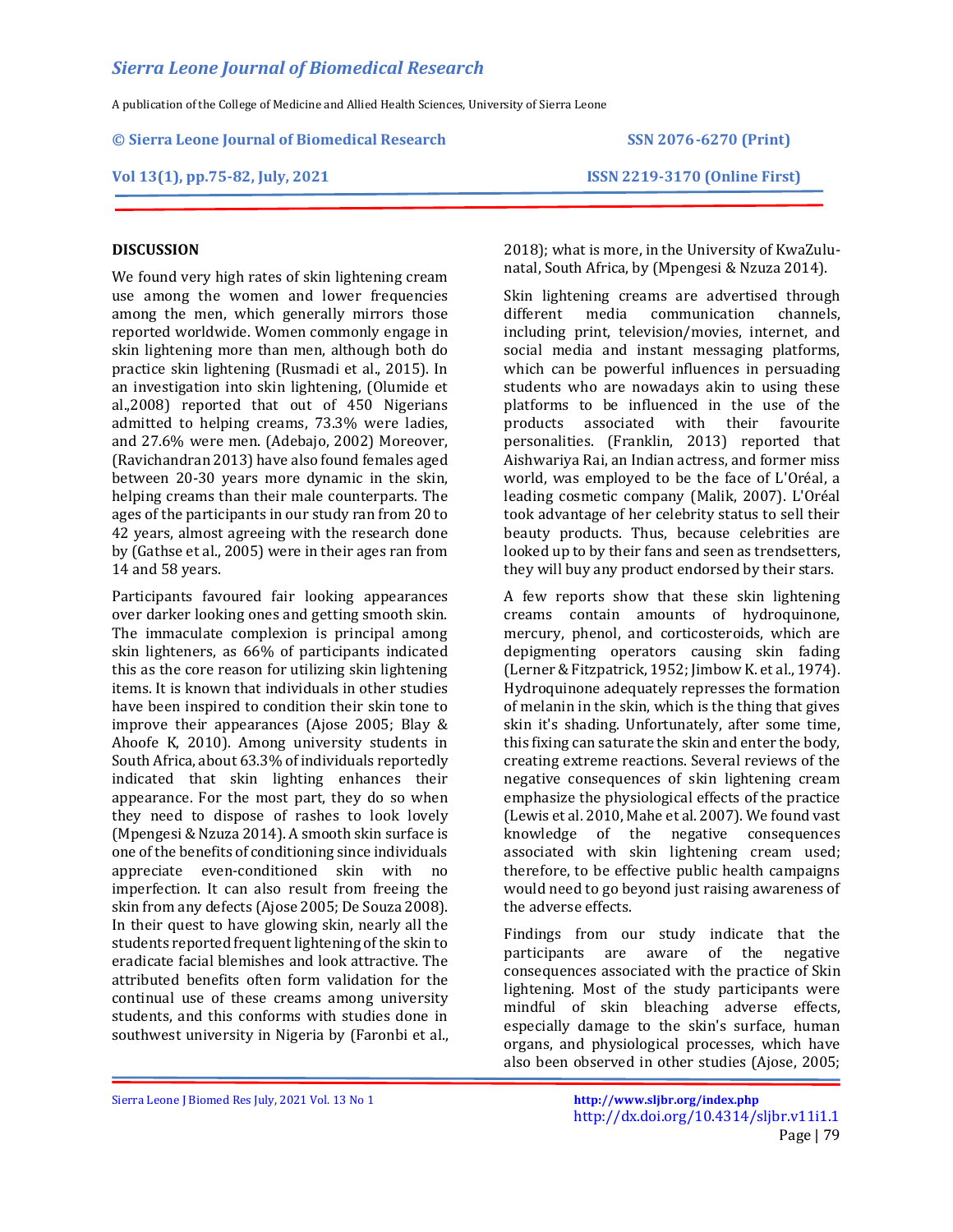A publication of the College of Medicine and Allied Health Sciences, University of Sierra Leone

#### **© Sierra Leone Journal of Biomedical Research SSN 2076-6270 (Print)**

### **Vol 13(1), pp.75-82, July, 2021 ISSN 2219-3170 (Online First)**

De Souza 2008). In South Africa, university students were less mindful of skin lightening's associated risks and negative impacts (Mpengezi & Nzuza, 2014). Whereas, in another South Africa, study respondents claimed to be acquainted with the damaging implications of skin lightening items, but they were in established truth not grounded as reported by (Dlova et al. 2014). Njala University students' knowledge of skin lightening item's adverse effects is a reasonable indicator that the skin lightening phenomena is widespread, the problem confronting public health advocates is that extensive knowledge of adverse consequences does not seem to be sufficient to deter the practice. More detailed knowledge is required about those that have stopped bleaching before an effective public health strategy can be formulated.

## **CONCLUSION**

Skin lightening is common among students of Njala University, Njala campus, Sierra Leone. Despite knowing the dangers associated with the use of skin lightening items, it is unimaginable to expect or prevent them from utilizing it as the belief that skin lightening expels pimples and flaws and also enhances beauty. We were amazed by the number of men who were or who had bleached. It would be helpful to know whether this is increasing or decreasing and how typical it is among the young students that enter the university setting. It is fundamental that future studies centre around peoples' motivations and mainly why people stop bleaching. This study could serve as an orientation point for future studies on skin lightening in general in Sierra Leone. As far as we could know, this is the first study on the prevalence of skin lighting among students or anyone else in Sierra Leone.

## **ACKNOWLEDGEMENTS**

We wish to thank the respondents for their time and honesty in filling out our questionnaire and talking to us about their hopes and fears regarding Skin lightening. M. Gardner would like to thank Dr Paul McNamara and Amber Martin from the

University of Illinois (Urbana-Champagne) for permission to work on this research project.

## **FUNDING**

This study benefited from neither funding source nor sponsorship, either from the public, private or not-for-profit sectors.

## *Competing interests*

The authors announce that they have no contending interests.

## **REFERENCES**

Adebajo, S. (2002). An epidemiological survey of the use of cosmetic skin lightening cosmetics among traders in Lagos, Nigeria. *West African Journal of Medicine*. 21(1): 51-55.

Ajose FO. (2005) Consequences of Skin lightening in Nigerian men and women. *International Journal of Dermatology*; 44:41–3

Atadokpédé, F., Adégbidi, H., Koudoukpo, C., Téclessou, J., Aholoukpé, C., Degboé, B., Yedomon, H. (2015). Epidemiological and clinical aspects of skin bleaching in a secondary school in Bohicon, Benin. *Journal of Cosmetics, Dermatological Sciences, and Applications*; 1 (5): 1-6.

Blay YA. Ahoofe, K. (2010). Skin lightening and the function of beauty among Ghanaian women. *Journal of Culture and Africa Women Studies;* 14

De Souza, MM. (2008) the concept of Skin lightening in Africa and its devastating health implications. *Clinical Dermatology*; 26(1):27–9

Dlova N, Hamed SH, Tsoka-Gwegweni J, Grobler A, Hift R. (2014) Women's perceptions of the benefits and risks of skin-lightening creams in two South African communities. *Journal of Cosmetic Dermatology;* 13:236–41.

Durosaro, A., Ajiboye, S., and Oniye, A. (2012). Perception of Skin lightening among female secondary school students in Ibadan metropolis, Nigeria. *Journal of Education and Practice*; 3(7); 40- 46.